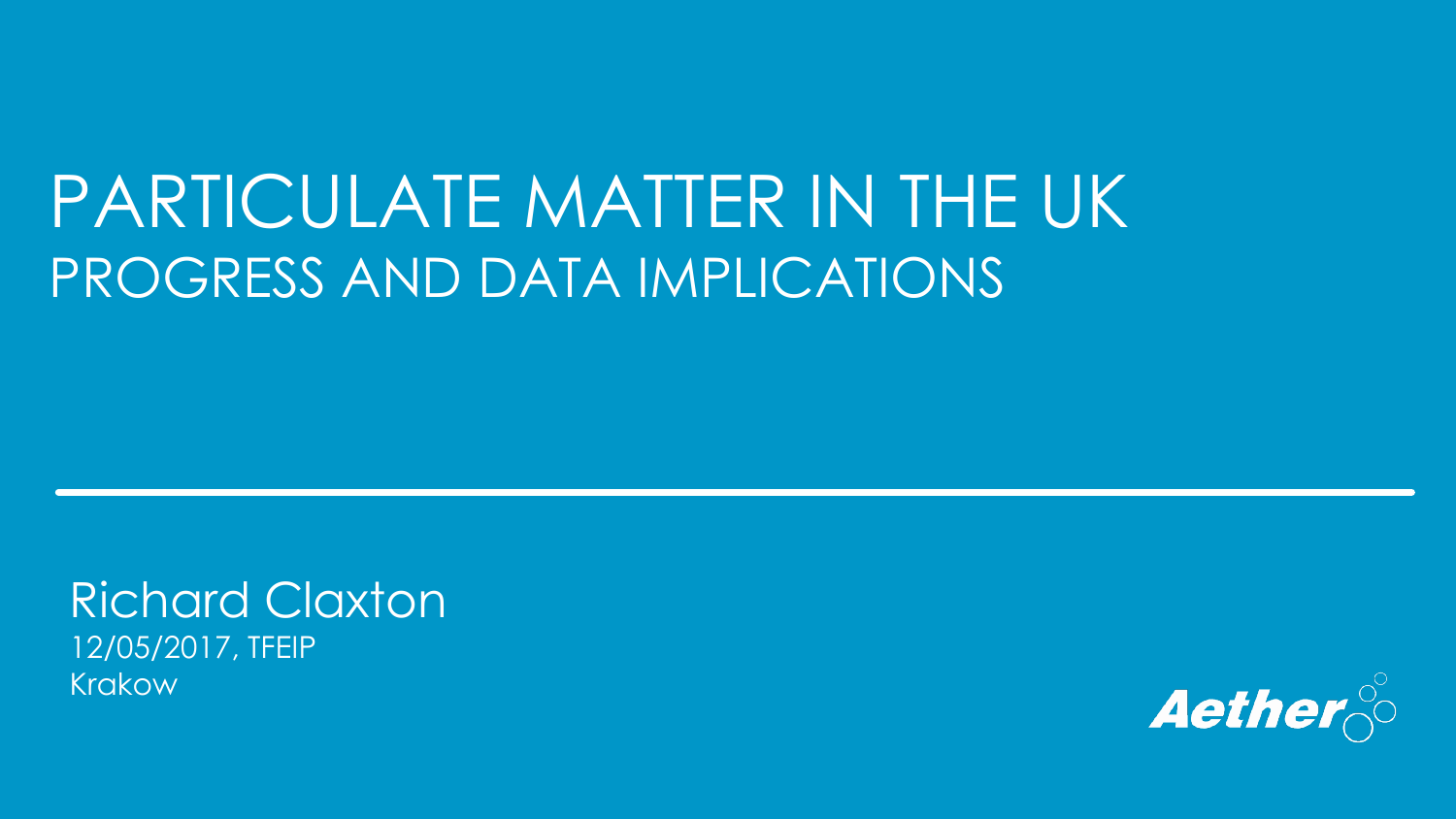# **Outline**

- •Impacts why do we care?
- •Primary PM and the emissions inventory
- •What next? Implications for data communication and national targets

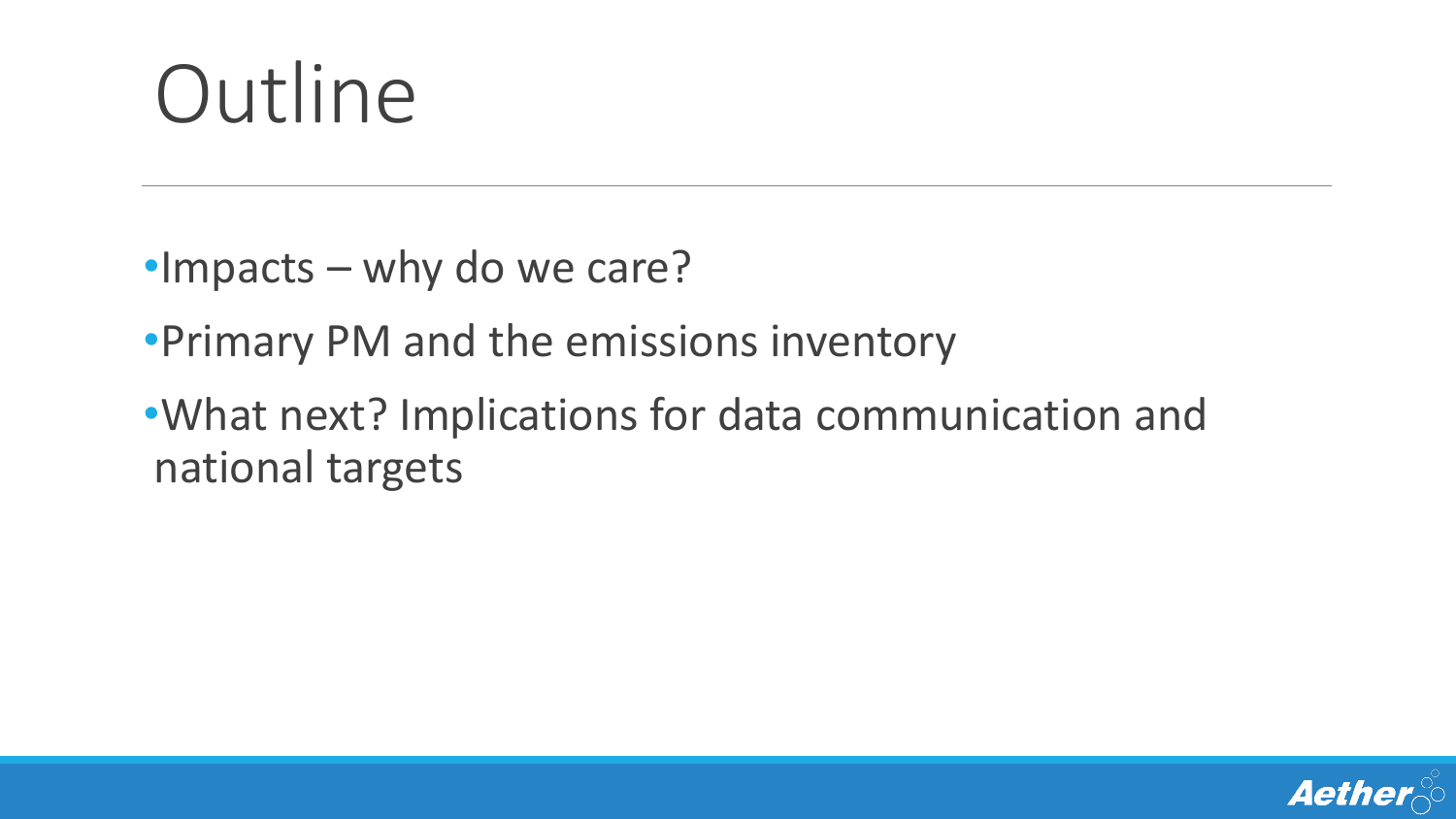### Health impacts

•No safe level of exposure in terms of acute and long-term exposure according to WHO and COMEAP

*"neither the concentration limits set by government, nor the World Health Organization's air quality guidelines, define levels of exposure that are entirely safe for the whole population"*

**• Royal College of Physicians** 

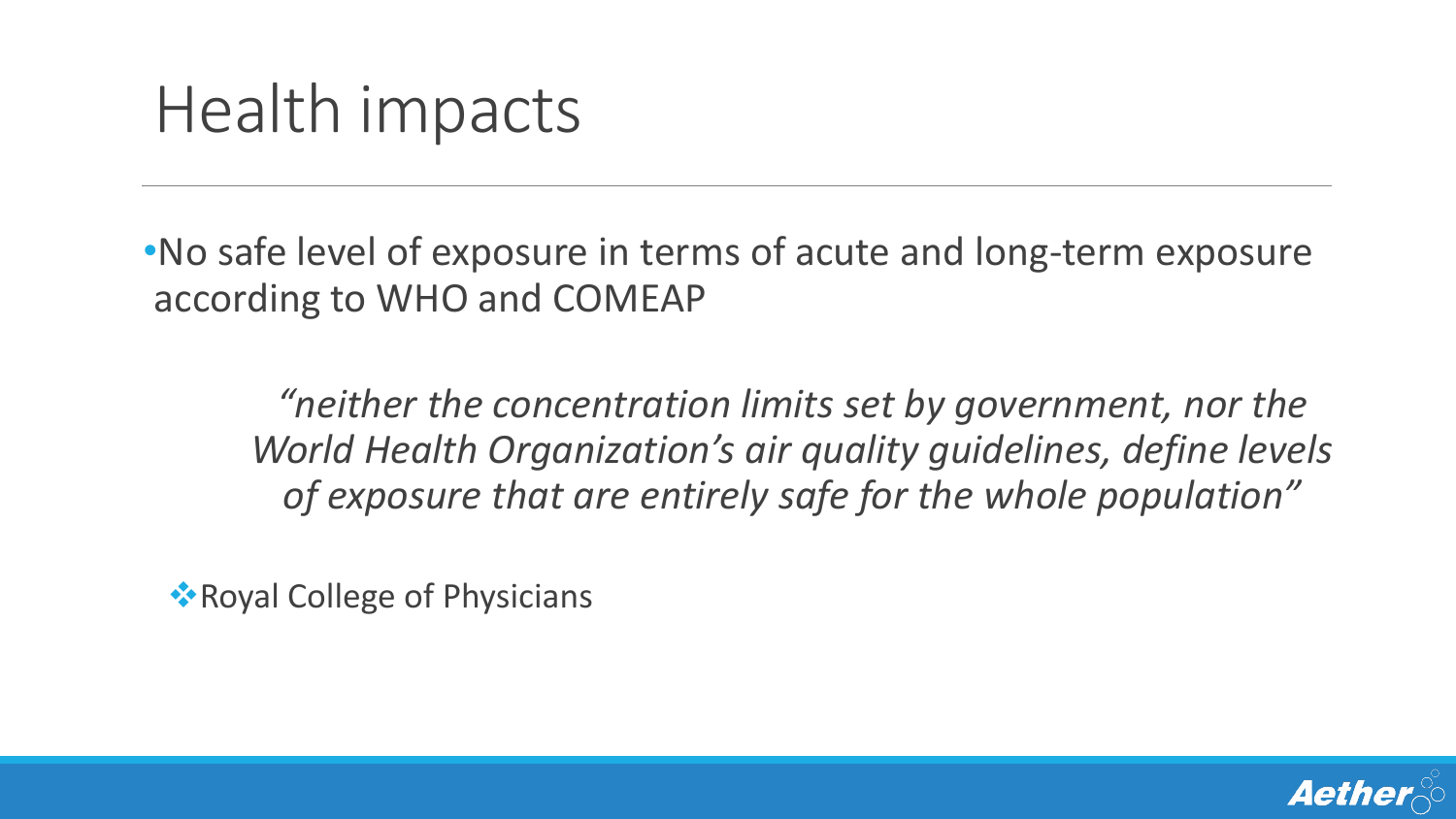# Environmental impacts

Secondary PM, formed through reactions of precursor gases with ammonia, is the major concern for ecosystem damage.

- •Ammonium nitrates and sulphates deposit on plant leaves
	- reduce the drought-tolerance of trees
	- impact on exposure to sunlight.
- •Deposited within ecosystems
	- Acidification and eutrophication
	- Over 50% of natural ecosystem area in the UK estimated to exceed critical loads for acidity

**• Should there be a greater focus on promoting the environmental impacts?** 

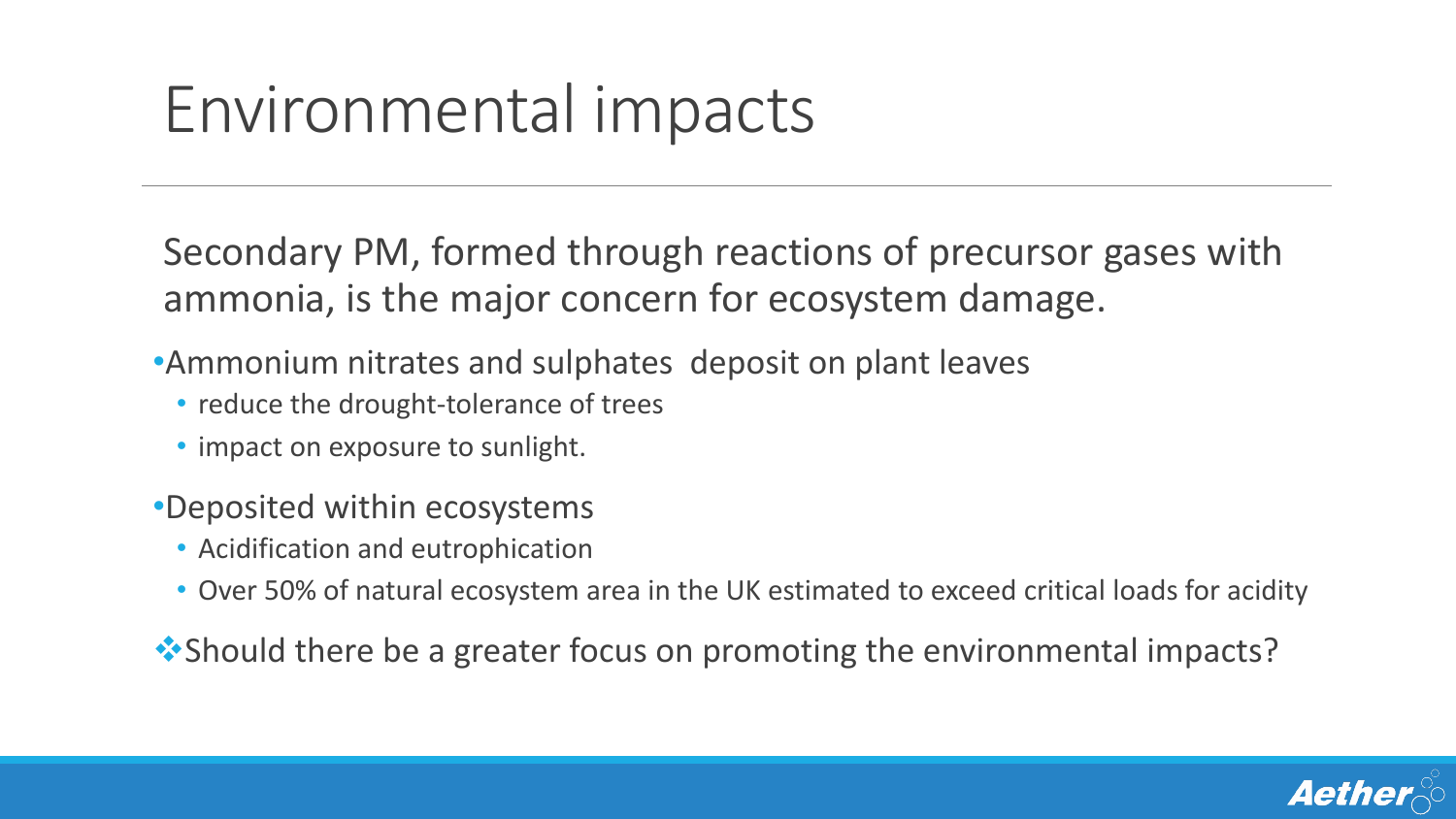# Quantifying impacts

- •RCP: Air quality imposes a cost to public health of £20 billion
- •A similar figure regarding the economic cost to the UKs natural environment is not as readily available
- $\cdot$  **This could be an important element when assessing cost-benefit** of AQ actions (and projections)

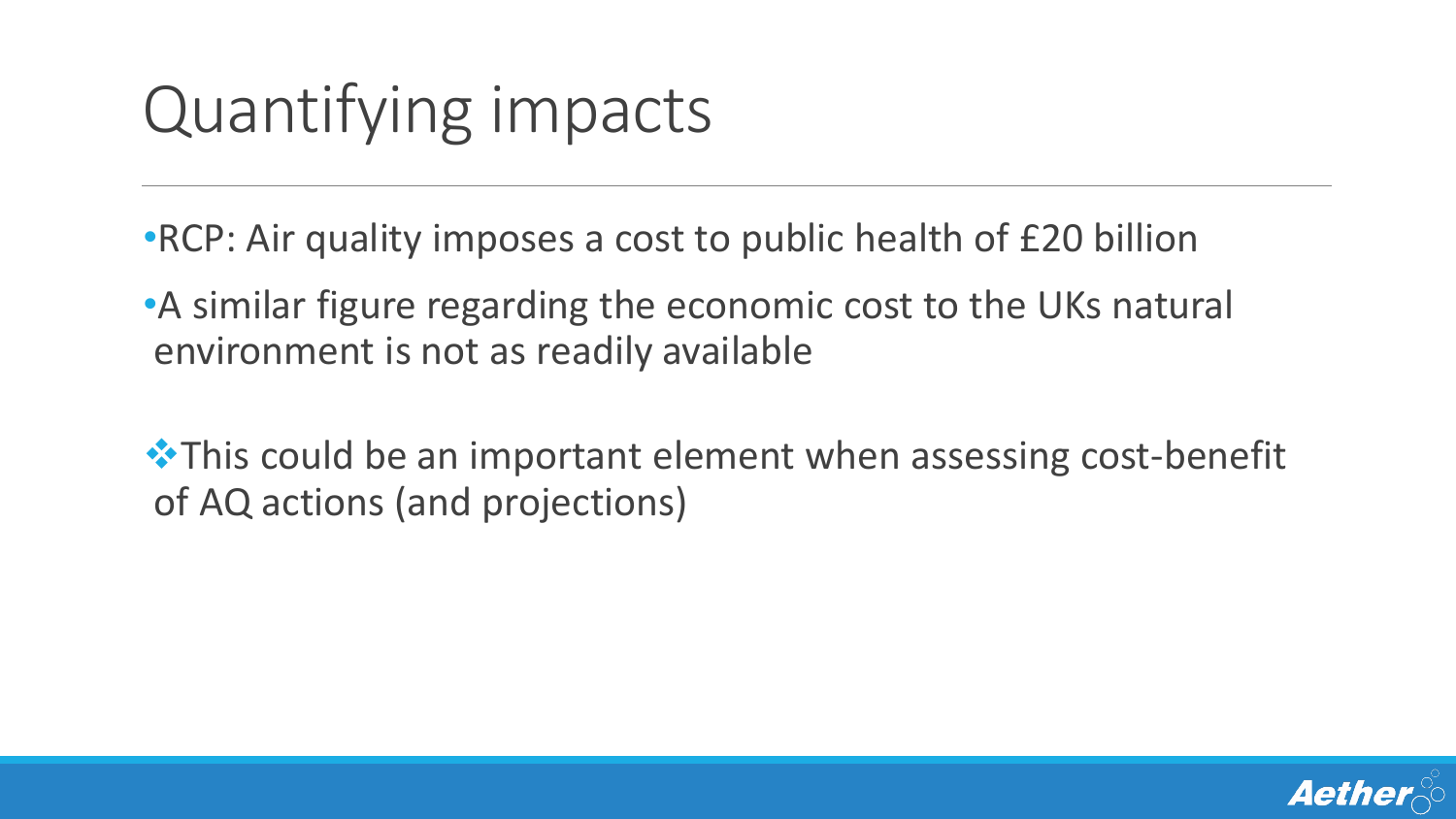# What is PM?

•Primary: Direct emissions

•Secondary: Formed in the atmosphere through reactions and transformation of *precursor gases*

*The inventory is for primary PM... What are the implications for data communication?*

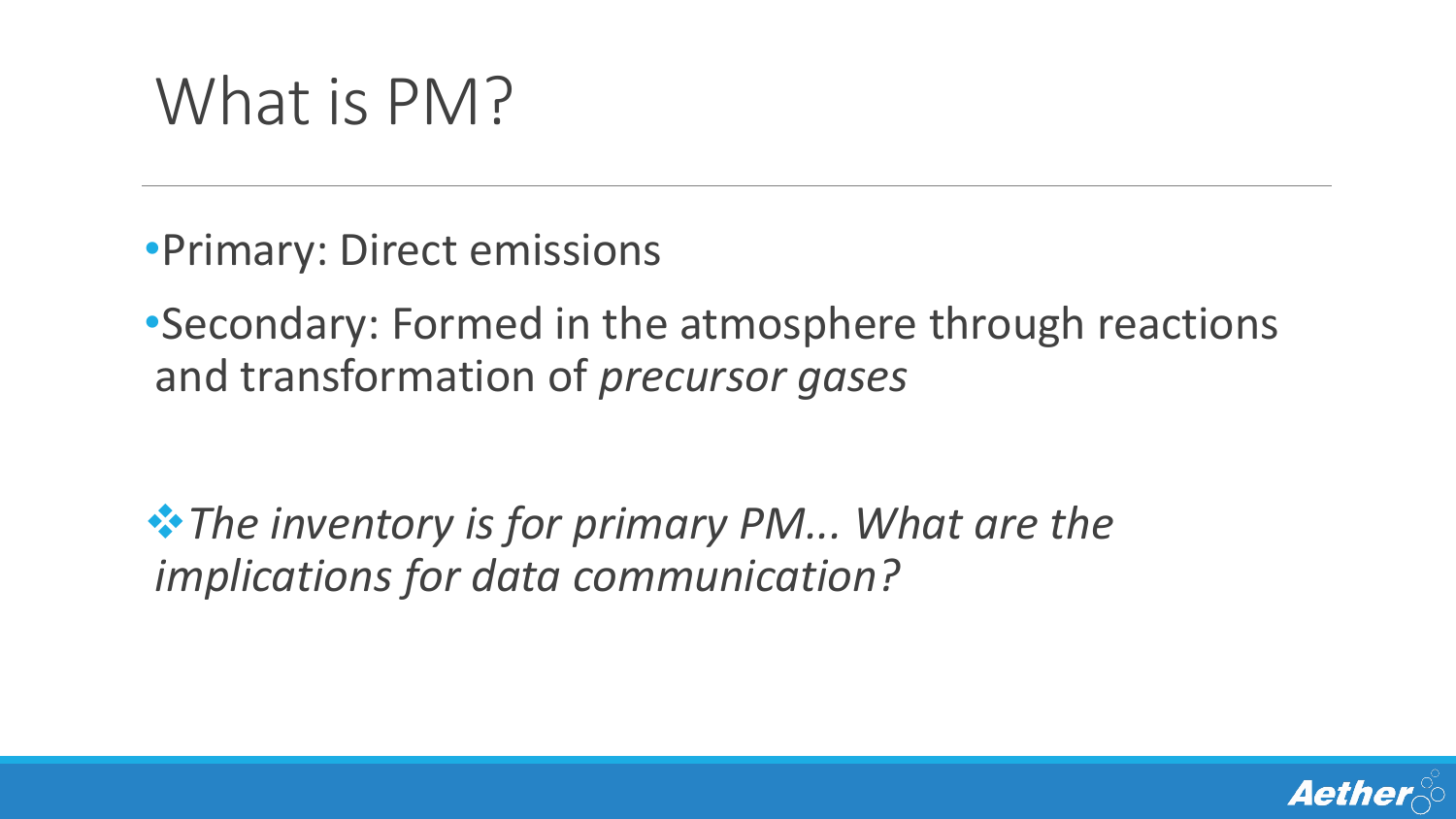#### Understanding concentrations Where does our PM come from?



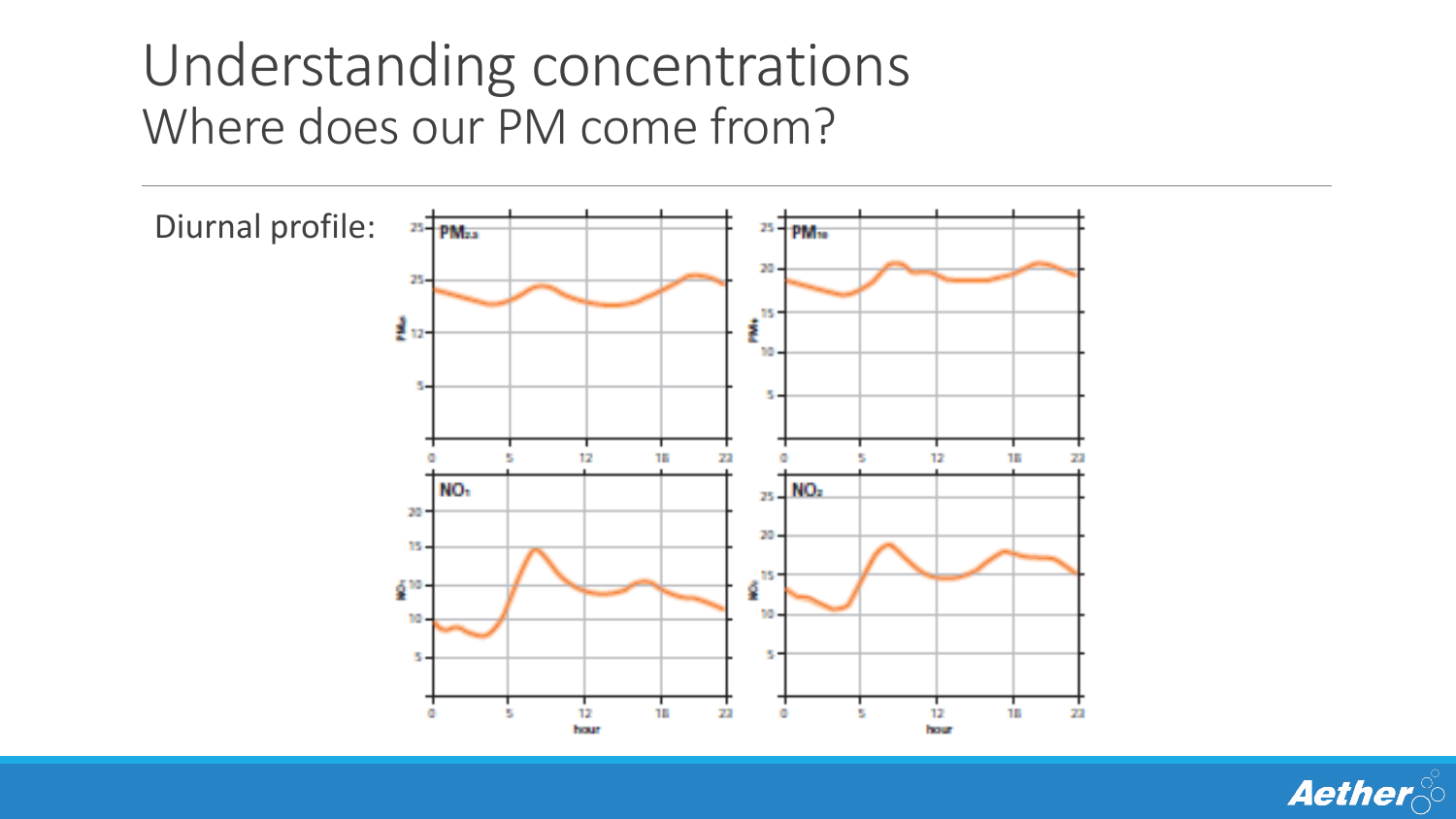### Emissions inventory



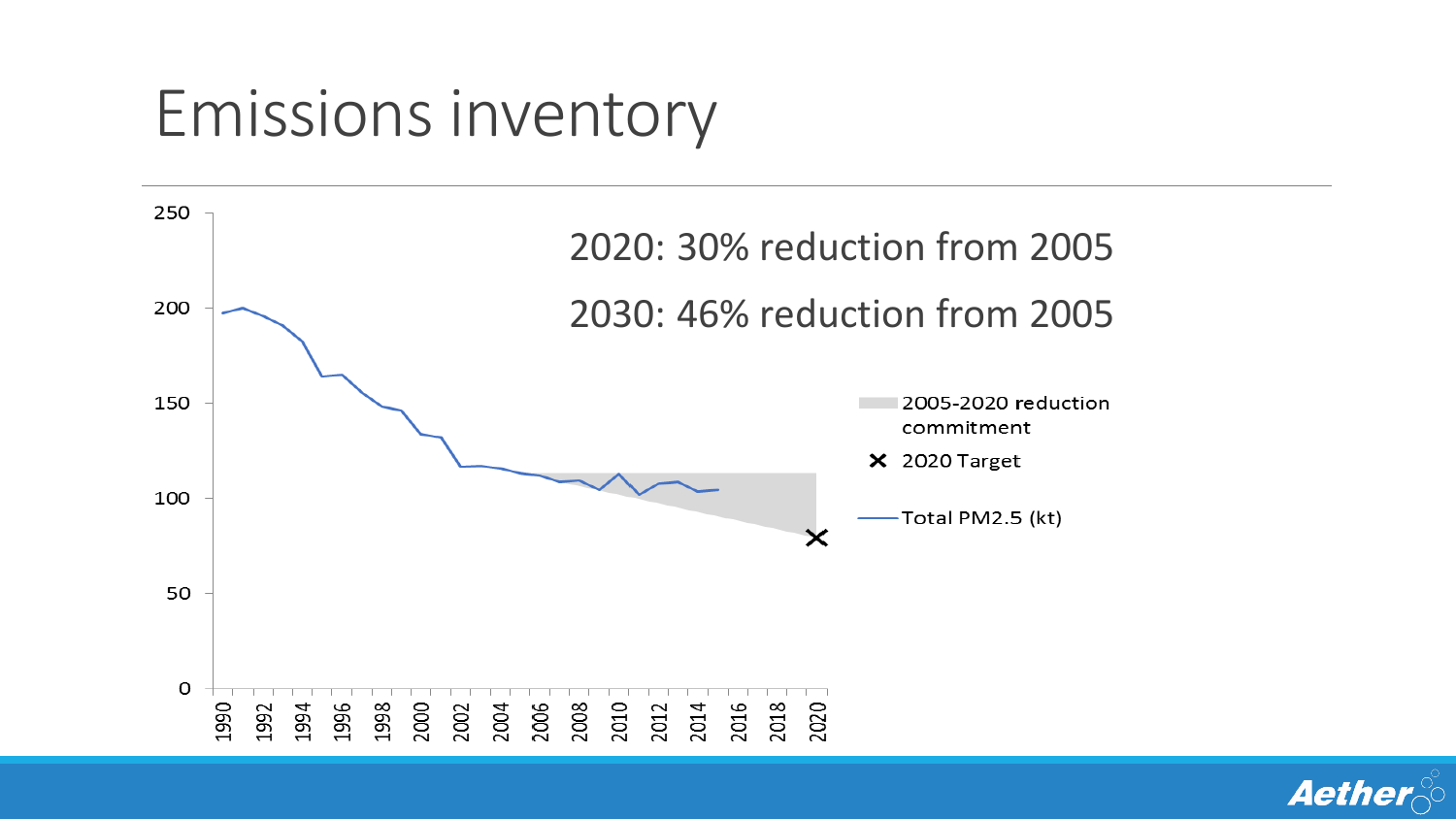### Emissions inventory



- •Domestic wood burning most significant source
- •but the estimates for PM are highly uncertain…

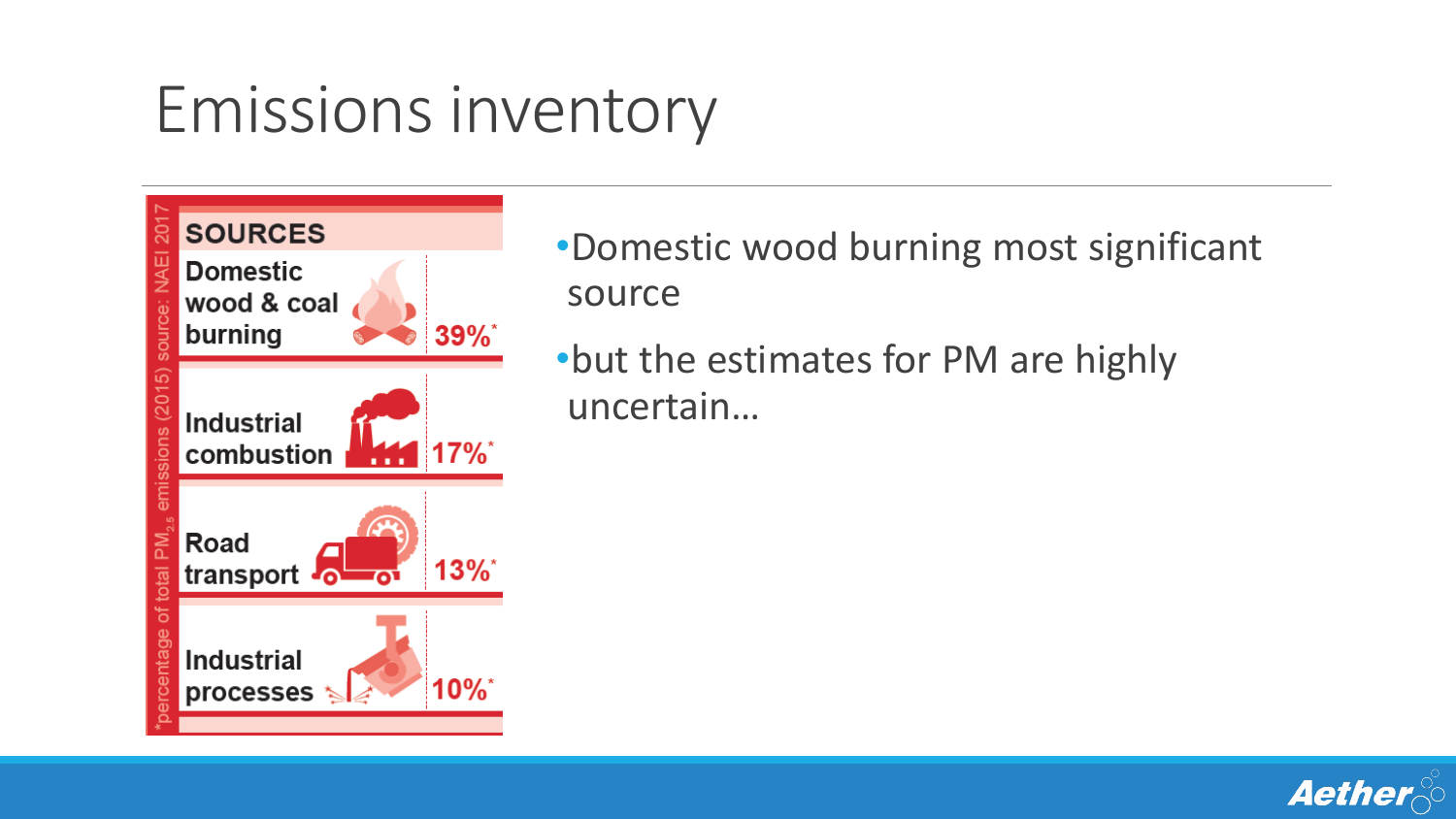#### Emissions inventory Uncertainties

Activity data X Emission factor

- •How much is burnt?
- •What type of wood?
- •Equipment / technology?
- •Seasoning (Wet / dry?)
- •Maintenance and operation

•Etc.

•How much PM is emitted for the mass of fuel burnt?

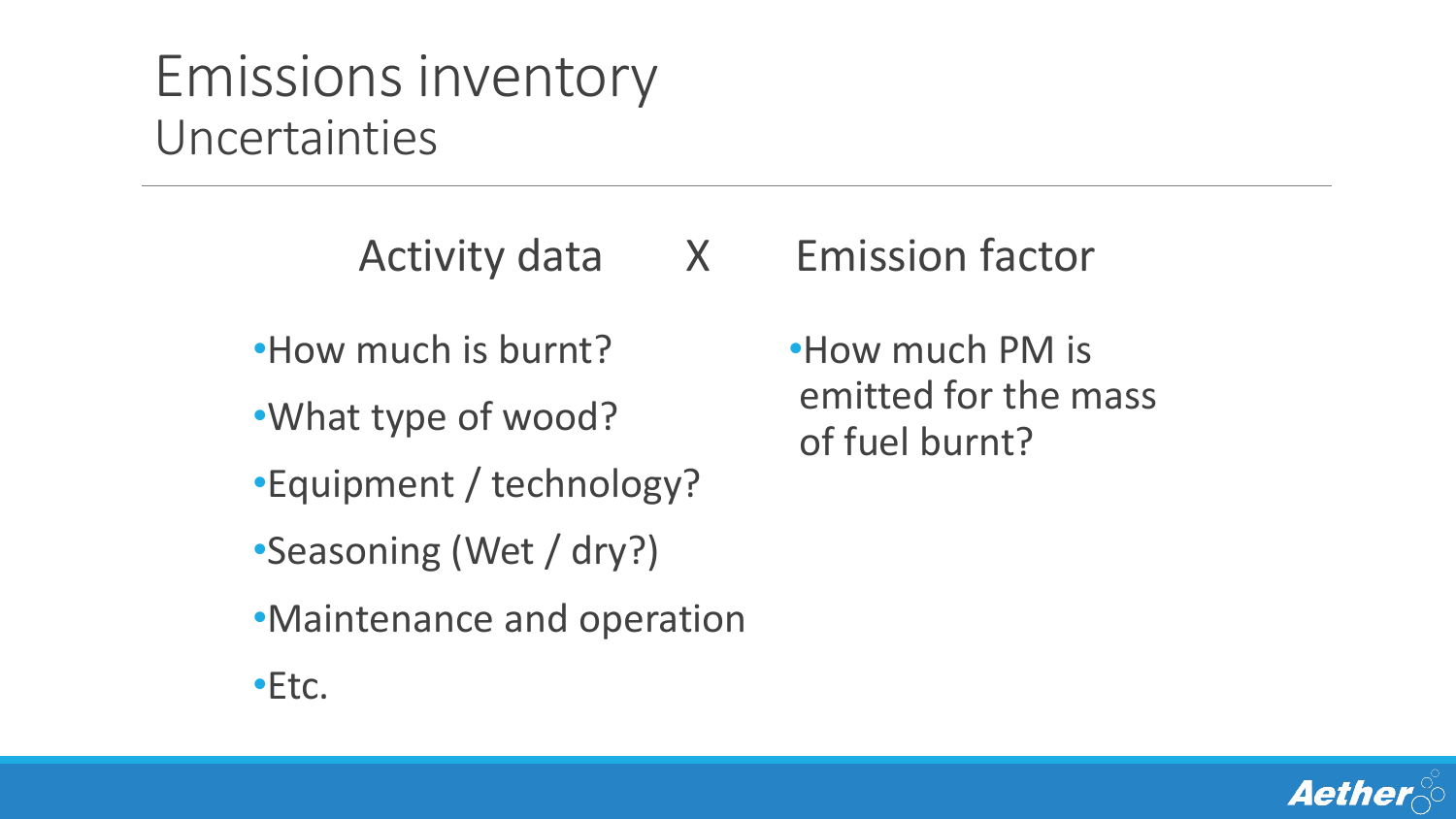#### Emissions inventory Uncertainties



 $^*$ **PM** and emissions from wood burning are complex… Fuel reload, set up and maintenance are hugely important

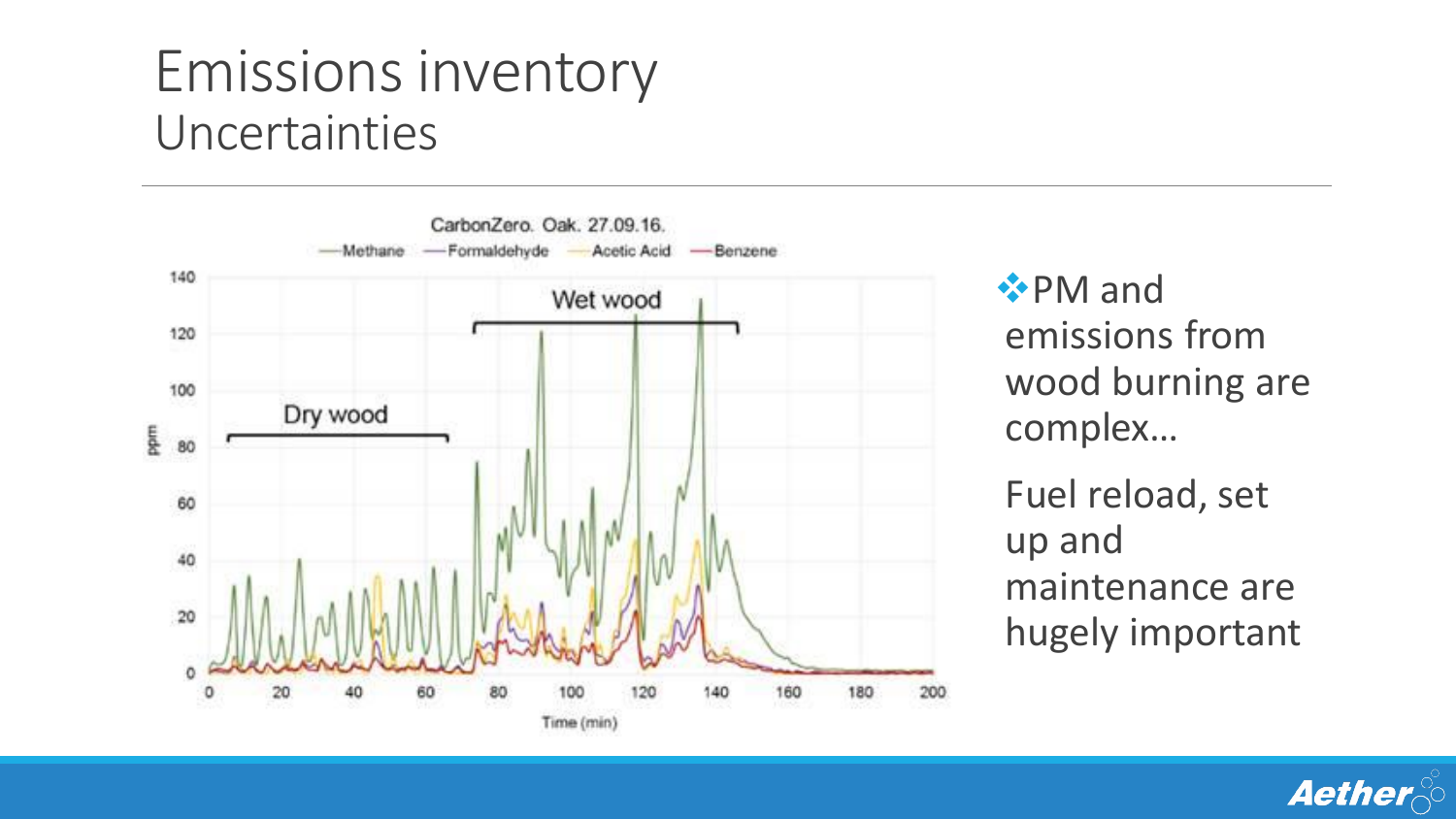#### Emissions inventory Recalculations



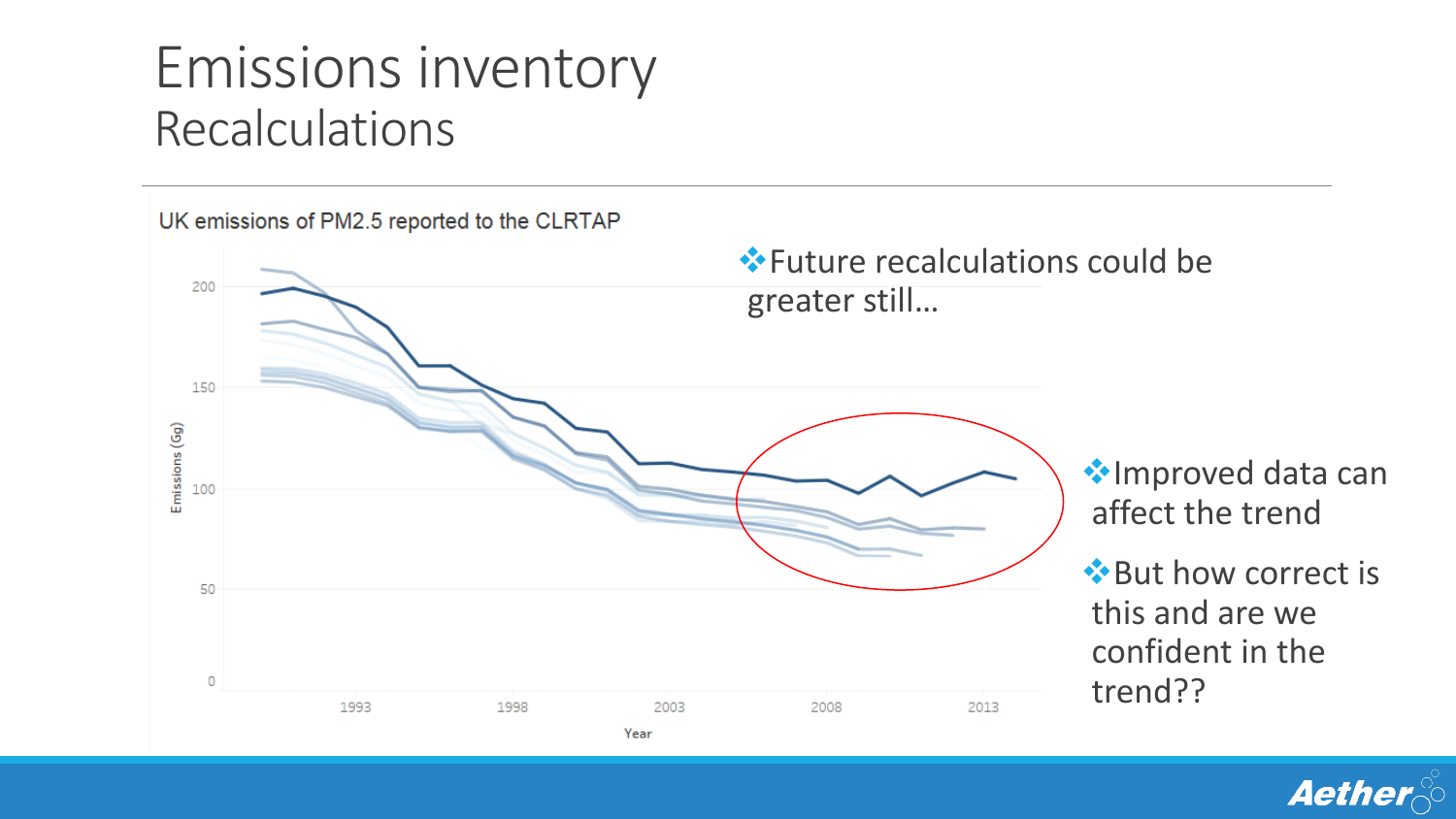#### Emissions inventory Recalculations



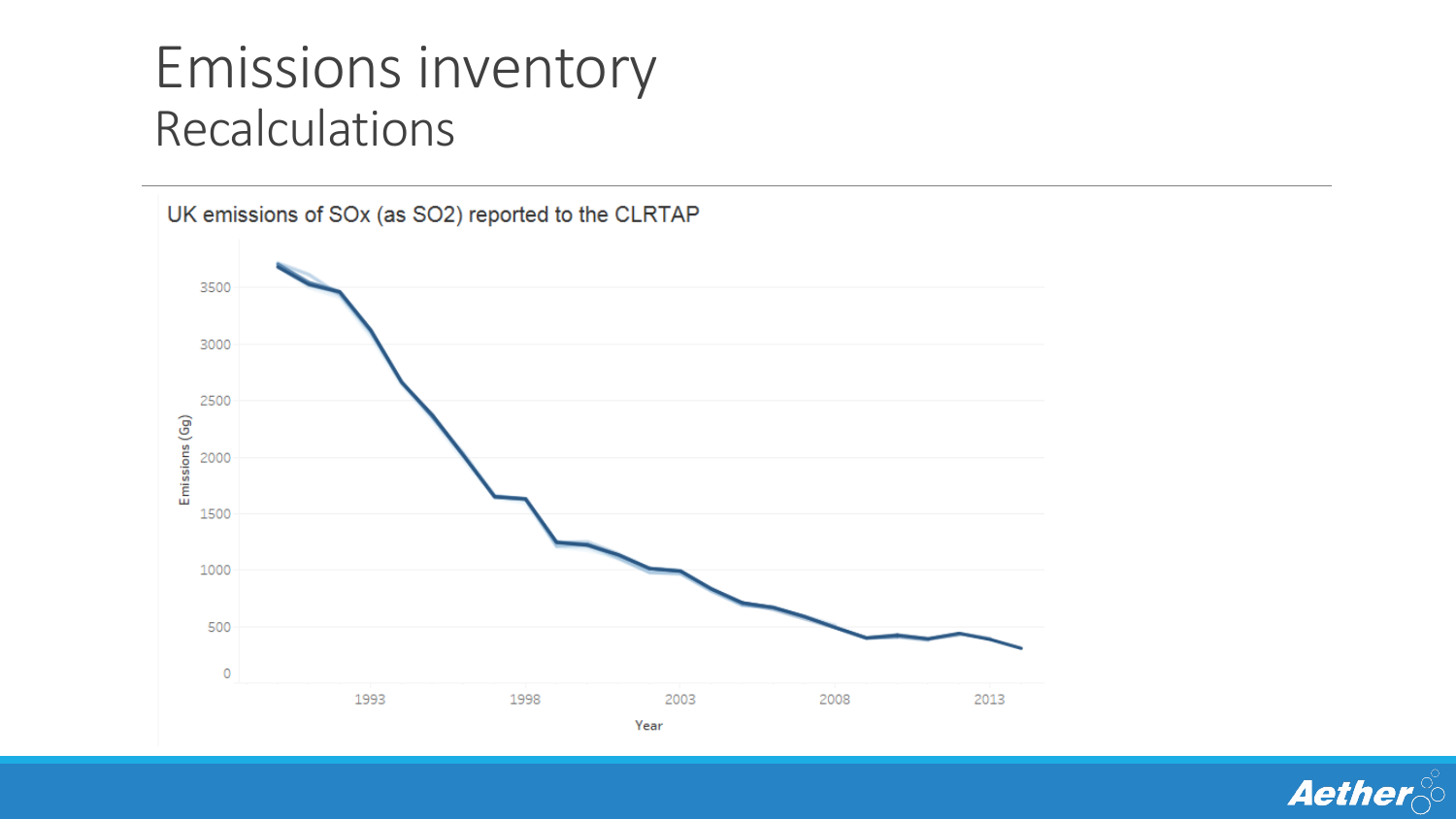#### Conclusions – data communication

- •Use specific numbers with caution e.g. "36% from wood"
- •Remember the importance of secondary (regional and transboundary) PM
	- •A 30% reduction in primary PM is estimated to lead to a proportional reduction in annual mean  $PM_{2.5}$  of only 0.8 $\mu$ g m-3 in the UK
	- This is almost equivalent to the impact of removing all domestic wood burning

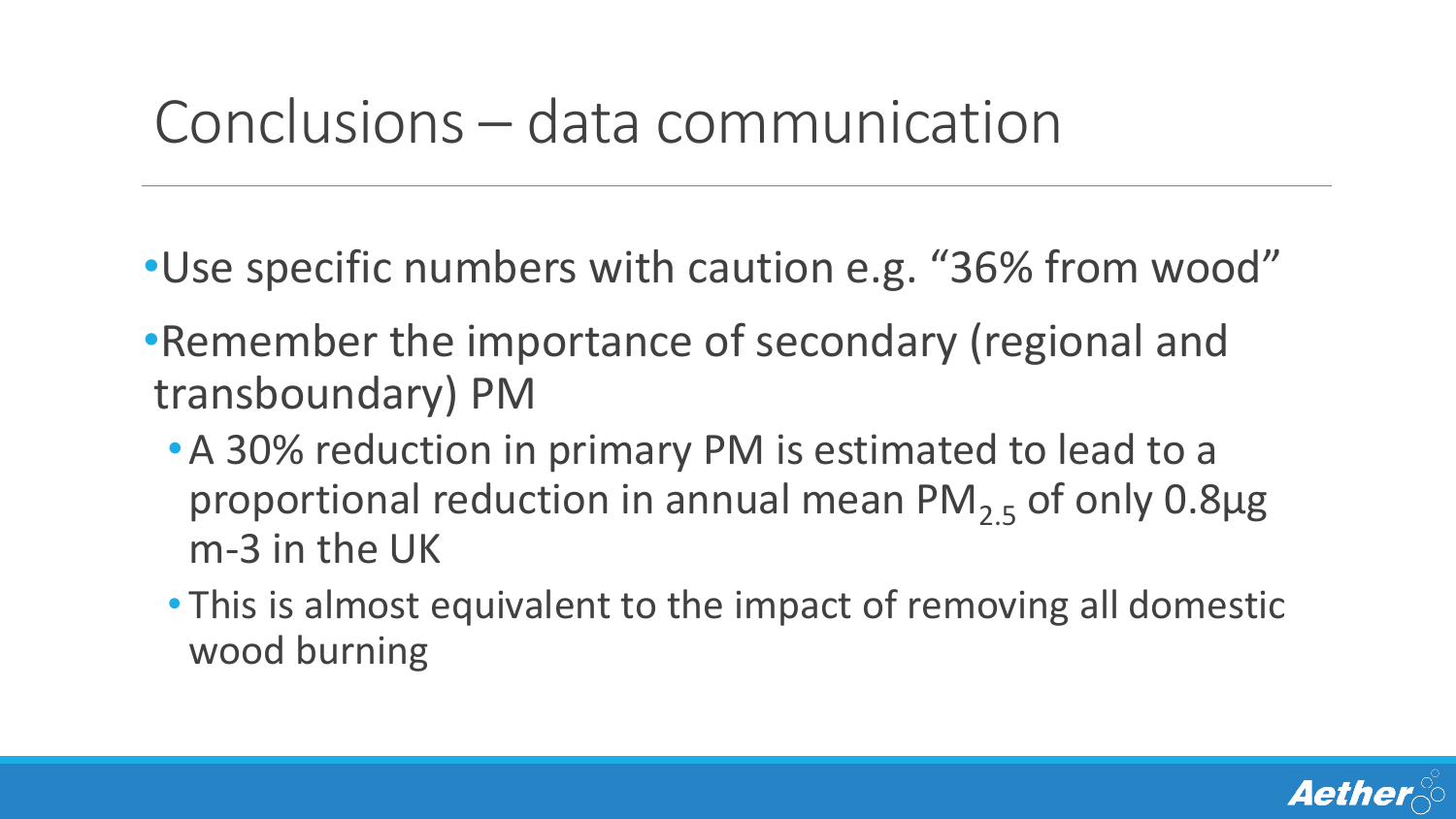# Conclusions – Gothenburg and NECD

•Recalculations can be made any year if better data is available…

- **\*** How does this change the emissions trend?
- **\*** How to we verify this and add confidence in the data?
- **\*How does this impact our 2020 & 2030 targets?**
- Implications for assessing compliance and likelihood of adjustments due to updated guidance?